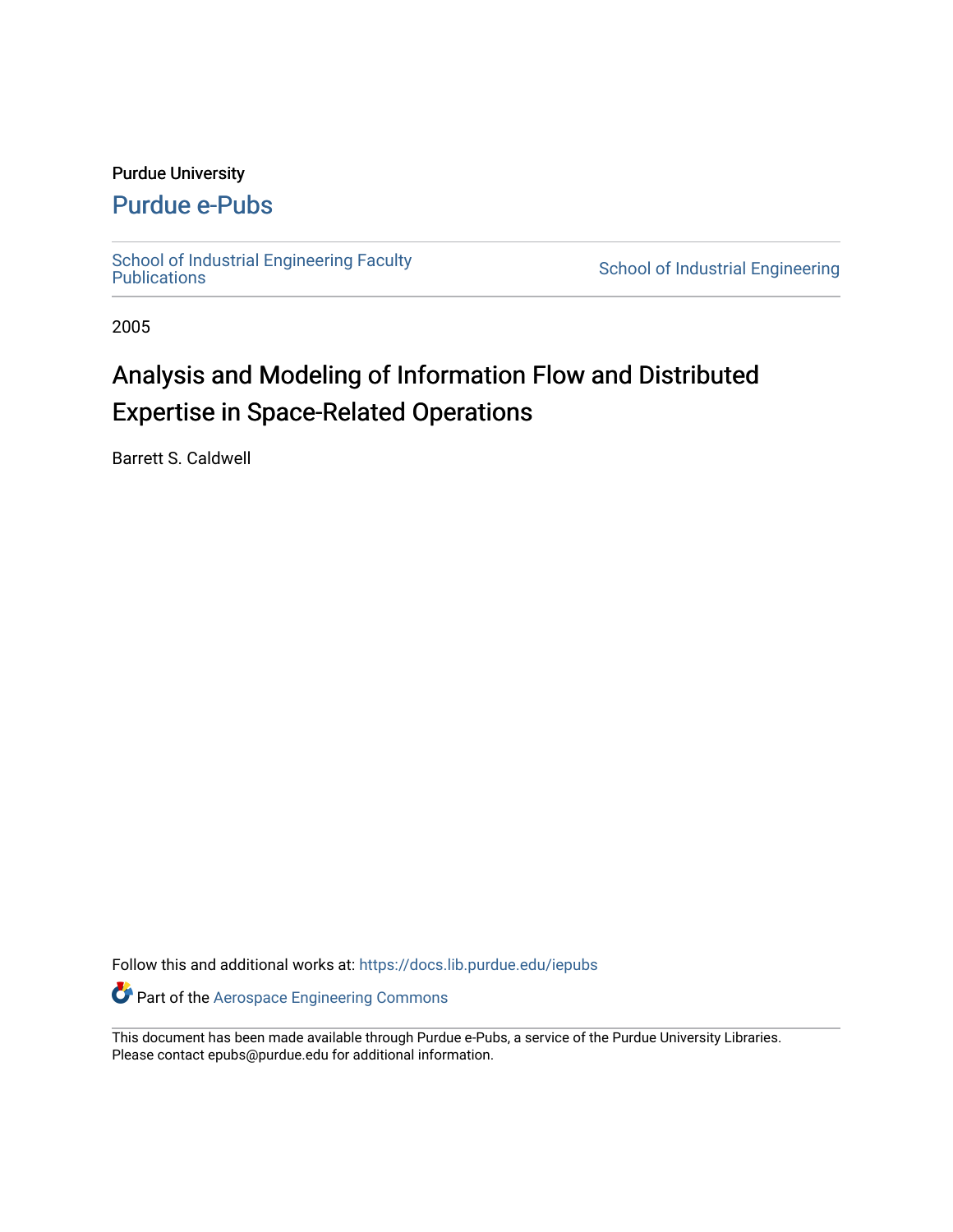| PROD. TYPE: COM<br>$\overline{PP: 1-9$ (col.fig.: nil) | AA2332 DTD VER: 5.0.1                                                                   | ED: Sudha<br>PAGN: Wittal - SCAN: Mouli |
|--------------------------------------------------------|-----------------------------------------------------------------------------------------|-----------------------------------------|
|                                                        | <b>ARTICLE IN PRESS</b>                                                                 |                                         |
|                                                        | Available online at www.sciencedirect.com<br>SCIENCE $\overline{d}$ DIRECT <sup>®</sup> | ASTRONATION                             |
| <b>PERGAMON</b>                                        | Acta Astronautica III (IIII) III-III                                                    | www.elsevier.com/locate/actaastro       |

# Analysis and modeling of information flow and distributed expertise in space-related operations

Barrett S. Caldwell ∗

*School of Industrial Engineering, Purdue University, 315 N. Grant St., West Lafayette, IN 47907-2023, USA*

### **Abstract**

1<br>3<br>5

5

3

 $\mathbf{1}$ 

**Example 18 Barrett S. Caldwell<sup>\*</sup><br>
Barrett S. Caldwell<sup>\*</sup><br>** *Renering, Purdue University, 315 N. Grant St., West Lafayette, IN 47907-2023, USA***<br>
<b>Proportion**, knowledge-sharing processes, and information technology use in  $\tau$ 7<br>9 Evolving space operations requirements and mission planning for long-duration expeditions require detailed examinations and evaluations of information flow dynamics, kno wledge-sharing processes, and information technology use in distributed  $\overline{Q}$ expert networks. This paper describes the work conducted with flight controllers in the Mission Control Center (MCC) of

- 11 NASA's Johnson Space Center. This MCC work describes the behavior of experts in a distributed supervisory coordination framework, which extends supervisory control/command and control models of human task performance. Findings from this work are helping to develop analysis techniques, information architectures, and system simulation capabilities for knowledge and with flight controllers in<br>tribes the behavior of experts in<br>and and control models of human<br>mation architectures, and system<br>being applied to improve know<br>uration space flight. Additional<br>d novice/expert behavior patt
- 13 sharing in an expert community. These findings are being applied to improve knowledge-sharing processes applied to a research program in advanced life support for long-duration space flight. Additional simulation work is being developed to
- 15 create interoperating modules of information flow and novice/expert behavior patterns.

© 2005 Published by Elsevier Ltd.

17 Keywords: Mission control; Group dynamics; Information technology; Supervisory control; Knowledge sharing; Task coordination

### **1. Intr oduction**

**[U](mailto:bcaldwel@ecn.purdue.edu)NDEREVIOR EXECUTE:**<br>
UNDEREVIOR THE PROCESSING THE PROPORTING THE PROCESSING THE PROCESSING THE PROPORTING THE PROPORTING SUPPORTING THE PROPORTING THE PROPORTING THE PROPORTING THE PROPORTING THE PROPORTING THE PROPORTI Distributed sources of human expertise, equipment, and computer processing capability have become the hallmark criteria of a new era of collaborative project management, engineering system control, and 21 23

scientific research. Physically distinct components, people, and support technologies linked by information and computing technology (ICT) systems are 25

the most effective way to conduct large-scale and 27

∗ Tel.: +1 765 494 5412.

*E-mail address:* bcaldwel@ecn.purdue.edu .

multidisciplinary research, where single sites simply cannot acquire the necessary data, and single investigators cannot be expert in all areas of a multidisciplinary project. The complexity of advanced engineering technologies often outstrips the capability of a single operator to monitor or control; current systems also have requirements beyond the capacity of artificial intelligence interventions across the range of operational conditions and emergency response modes. 29 31 33 35 37

However, significant challenges remain after the infrastructure of the ICT network and identification and individual training of human task performers 39

<sup>0094-5765/\$</sup> - see front matter © 2005 Published by Elsevier Ltd. doi:10.1016/j.actaastro.2005.01.027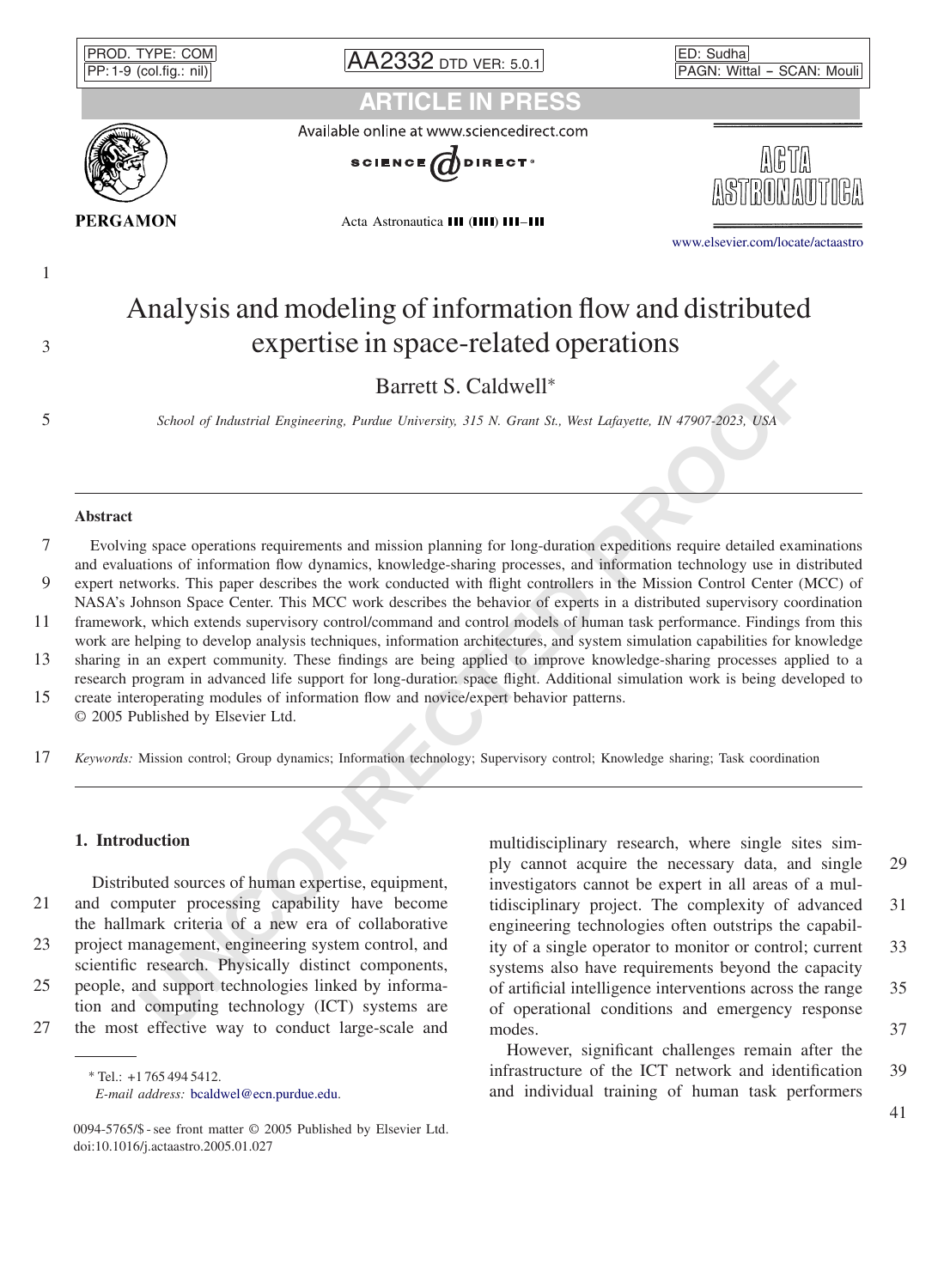### AA2332

# ARTICLE IN PRESS

#### *Barrett S. Caldwell* / *Acta Astronautica (III) (IIII) III-III*

1 3 have been established. Real-time task performance, nformation flow, and knowledge sharing require syn-i hronization and integration of information at multiple c

5 time scales and levels of integration among individuals, teams, and larger organizations. Despite major

- 7 dvances in computing technology and network band-a width, it remains an unrealistic goal to expect zero
- 9 delay in any real-world distributed network consisting of multiple team members. In addition, dynamic imitations in network or bandwidth availability (on l
- 11 time scales ranging from seconds to hours) can provide acute and intermittent impacts on collaborative
- 13 performance, even if overall information flow capabilities remain high.
- 15 This paper addresses the critical components of information flow and knowledge synchronization among
- 17 human experts. The primary work described in this paper summarizes the author's experience in analyzing
- 19 nformation flow at several time scales in the Mission i Control Center (MCC) environment of space vehicle
- 21 perations. Further applications of the work address o nformation flow requirements for a multidisciplinary i
- 23 research center developing advanced life support technologies for long-duration space flight. The results of
- 25 this work will help to define, inform, and expand information architecture requirements that will provide
- 27 improved ICT support of MCC operations, with particular emphasis on information flow that is robust with respect to:
- 29

2

- 31 • *Delay*: knowledge of and response to the world cannot be exchanged instantaneously due to transmission delays, sensemaking tasks, and control lags;
- 33 35 hasis on information flow that is robust with<br>
2:<br>
U.S. knowledge of and response to the world can-<br>
exchanged instantaneously due to transmis-<br>
elays, sensemaking tasks, and control lags;<br> *U.S. Sensemaking tasks*, and co *Operational evolution vs. system design*: continu-• ously operational systems deviate from original designs, requiring improved understanding of current local system state;
- 37 39 *Distributed expertise*: local and remote experts must • be able to exchange critical context information, and trade off timing, knowledge, control capability, and other resources and constraints.

41 43 Unavoidable delays in information availability become an inescapable element of the coordination ffort, made more complex by the multiple sources e

- 45 of delays influencing the research team in distinct ways. Delays may be due to limitations in physical re-
- sources (lack of sensors at all appropriate sites, energy

flow constraints), or transmission limits. In addition, logistic issues (time zone, travel, or other schedule constraints limiting immediate contact) may prevent immediate access to the appropriate source of expertise. Even once contacted, delays are associated with researcher awareness and "sensemaking" (time required to understand and interpret incoming data), and knowledge sharing (expertise of one researcher being communicated effectively to other researchers, especially when controversial or challenging interpretations are proposed). 47 49 51 53 55 57

### **2. Information flow, knowledge sharing, and distributed supervisory coordination**

59

Fraction Specially when controversial of chancinging incertations are proposed).<br>
antive<br>
abil-<br>
abil-<br> **CT**<br>
abitibuted supervisory coordination<br>
nong<br>
s pa-<br>
Individual-based human control of engineering<br>
tems has been a Individual-based human co<br>tems has been a long-standing<br>tors and ergonomics. The in<br>this paper represents an ex<br>human-system interaction res<br>ual control [1,2], as well as<br>man supervisory control [3,4]<br>tributed Supervisory Individual-based human control of engineering systems has been a long-standing research in human factors and ergonomics. The information flow work in this paper represents an expansion of fundamental human–system interaction research in the area of manual control [1,2], as well as teleoperations and human supervisory control [3,4]. The concept of Distributed Supervisory Coordination (DSC) extends this research, both in terms of number and coordination requirements of human task performers, and the time scales and complexity of coordination activities. 61 63 65 67 69

Supervisory control models examine the role of human–systems interfaces (HSI) to provide effective human performance and task control in complex engineering systems. In traditional supervisory control models, the emphasis of the HSI design is to provide seamless manual control capabilities across a range of system dynamics, including gain, delay, and complex matching of sensor inputs and actuator outputs to human perceptual and sensorimotor capabilities [5,6]. A complex engineering design problem exists because the [human](#page-3-0) supervisory controllers must be able to simultaneously manage their knowledge of the worldat-a-distance being controlled, as well as their knowledge of the HSI dynamics to perform required tasks (see Fig. 1). 71 73 75 77 79 81 83 85

The DSC concept extends this framework in two important ways. The HSI emphasis of human supervisory control assumes that the output of the human supervisory controller is directed to an engineering component, primarily a robotic or other automation component. In distributed human collaboration, the out-87 89 91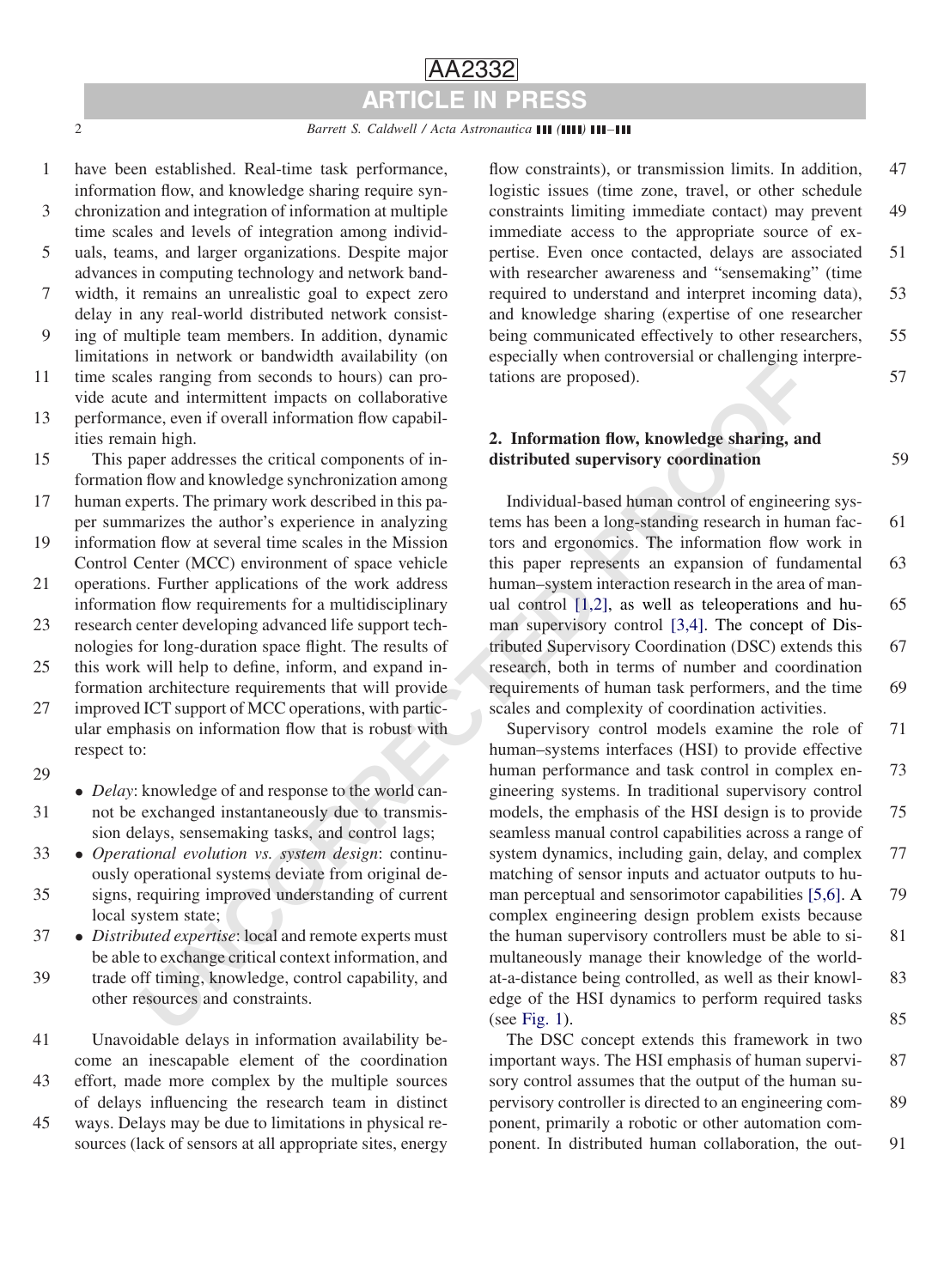#### *Barrett S. Caldwell* / *Acta Astronautica (III) (IIII) III-III*

<span id="page-3-0"></span>

Fig. 1. Simplified model of human supervisory controller interactions and information flows.

1 put of any individual's interactions may be directed to another individual (human communication) as well as automation. Although network and coordination research [7–9] may refer to these forms of information flow interchangeably as actor–actor communica-3 5

tion, it is clear that current generations of automation do not have the capabilities or limitations of cogni-7

tive processing which are expected in human–human communication. Therefore, human–automation inter-9

actions remain distinct in information flow dynamics, expectations, and coordination capabilities from 11

human–human interactions.

The second extension attributable to DSC is that the focus of task performance is not simply manual con-13

trol of physical components, or group-level decision making, but a range of strategic, operational,  $\alpha$ ,  $\alpha$ ,  $\alpha$ tical performance tasks in both cognitive and physical focus of task performance is not simply manu<sup>7</sup>. control of physical components, or group-level 'er' sion making, but a range of strategic, operation  $\lambda$ , a. ' $\lambda$  - stical performance tasks in both cognitive are  $\lambda$  - 15 17

domains of performance [10,11]. Therefore, communication between members of a DSC network share 19

knowledge and understanding of the world based on varying levels of expertise, interactions with distinct 21

or overlapping engineering components, and availability of shared as well as individual information, in ad-23

dition to distinct "spans of control" or decomposed functional demands as described in human supervisory 25

control paradigms [12–19]. See Fig. 2 for a graphic representation of the DSC problem. 27

### **3. Information flow issues in mission control**

In the MCC environment, information flow occurs through a variety of communication paths based on a 29

set of events that describe actions (changes in state of 31

engineering system components, software processes, or human cognitive activities), or interactions (com- 33 mands to distributed sensors/actuators, network data exchanges, conversations between experts, or human 35 interactive controls of engineering components). MCC coordination is led by the Flight Director, who is re- 37 sponsible for the overall completion of mission objectives and effective coordination of the MCC team 39 of flight controllers. Communication support for flight controllers involves exchange of time-sensitive engi- 41 neering system domain expertise, maintenance of necessary communication paths, strategic coordination, 43 and management of shared information and knowledge synchronization. This latter function, of network 45 knowledge management and support for information sharing, is centered in the Ground Controller console 47 in the flight control room of the MCC.

3

plified model of human supervisory controlls internal metring system domain expertise, maintenance of metring system domain expertise, maintenance of metring system domain expertise, maintenance of same controllation and h MCC communications take place using a propri- 49 etary ICT design known as the digital voice intercommunications system (DVIS), which allows a member 51 of the flight control team (FCT) to listen to multiple communication channels (with their associated voice 53 traffic) simultaneously, in order to support the DSC tasks of managing the spacecraft. These team collab- 55 orations and distributed ICT networks differ from traditional supervisory control (command and control) 57 systems in two significant ways. First, it cannot be assumed that the locus of expertise and control remains 59 fixed throughout the task. Second, the task constraints and performance demands do not permit strict control 61 of all critical task parameters, requiring additional focus on adaptation and modification of plans based on 63 emerging events and new knowledge.

From a purely technical perspective, astronauts and 65 MCC-based flight controllers must coordinate activity to maintain the effective functioning of an extremely 67 complex engineering system. Traditionally, between 18 and 24 primary (front room) controllers are sup- 69 ported by dozens of additional technical (back room) support personnel in the system management, con-<br>
71 trol, troubleshooting, and performance enhance[ment](#page-8-0) of the space vehicle. During the early years of the 73 NASA space program, almost all space vehicle functions had to be controlled from the ground, describing 75 a more traditional supervisory control paradigm [3]. With the increasing complexity of the space vehicle, 77 the expanding range of mission activities, and the enhancements in computing power and miniaturization, 79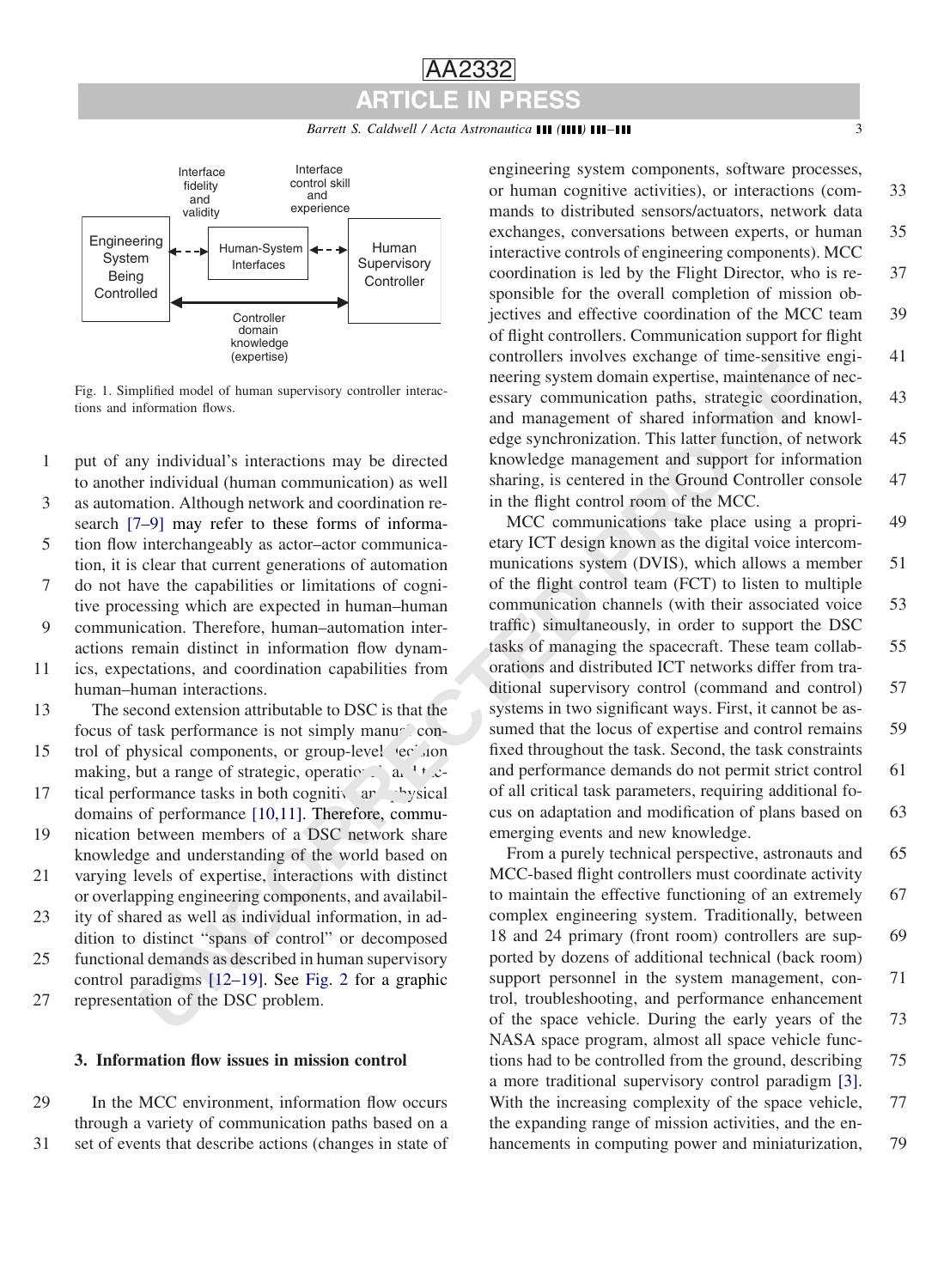<span id="page-4-0"></span>

Fig. 2. Distributed supervisory coordination problem. Note the addition of communication interfaces and additional coordination roles of coordinator.

1 the roles and responsibilities of the MCC controllers have changed with respect to members of the astronaut crew. 3

The training and flight qualification process for a controller may, in some elements, rival that of the as-5

- tronaut: between 2000 and 2002, it is estimated that only approximately 30% of those who begin the 3 year training process of moving to the "front room" 7
- will succeed in their efforts. Because of the professional status of astronauts, and the distribution of ex-9
- pertise and information among controllers, the concept of Supervisory Control is not strictly applicable 11
- to the MCC—crew setting. The Flight Director is responsible for coordinating, soliciting, and utilizing the 13
- expertise of the MCC controllers, who are in turn responsible for various technical domains and coordinating the activity of more specialized back room support personnel–all in real time. 15 17

only approximately 30% of those who begin the 3-<br>year training process of moving to the "front room"<br>will succeed in their efforts. Because of the profes-<br>sional status of astronauts, and the distribution of ex-<br>pertise an A special member of the MCC-controller team is known as CAPCOM (Capsule Communicator, derived from original references to the Mercury astronaut 21

orbital vehicles as "capsules"), and is responsible for communications with astronaut crew members on board the space vehicle. CAPCOM holds a unique 23

position in the MCC is always next to that of the

Flight Director, showing its critical importance to controller–crew coordination. CAPCOM is also always another astronaut, thus attempting to bridge the MCC–crew differences in group membership and task role, and providing unique indication that astronauts are a distinct and autonomous group rather than simply distant or subordinate members of the controller team [20]. During task performance, CAPCOM is the only member of the MCC authorized to speak directly with members of the crew—even the Flight Director coordinates with the crew via CAPCOM. 27 29 31 33 35 37

25 place in several respects: the CAPCOM console and expertise coordination) that operates in parallel 51 DVIS must support communications between the MCC and the astronaut crew, between front-room controllers and back-room support personnel, and between controllers with distinct technical domain areas of expertise. In addition, the MCC facility itself consists of a number of individual computer displays that each controller uses for their own specialty, as well 19 A special member of the MCC-controller team is as shared displays for coordinated MCC awareness of 45 vehicle status and mission activity. Thus, the DVIS and other ICT systems to support information flow in the MCC and between the MCC and the vehicle represent a separate engineering system (focused on data exchange, information flow, knowledge sharing, and expertise coordination) that operates in parallel with, and in support of, the space flight engineering 39 41 43 47 49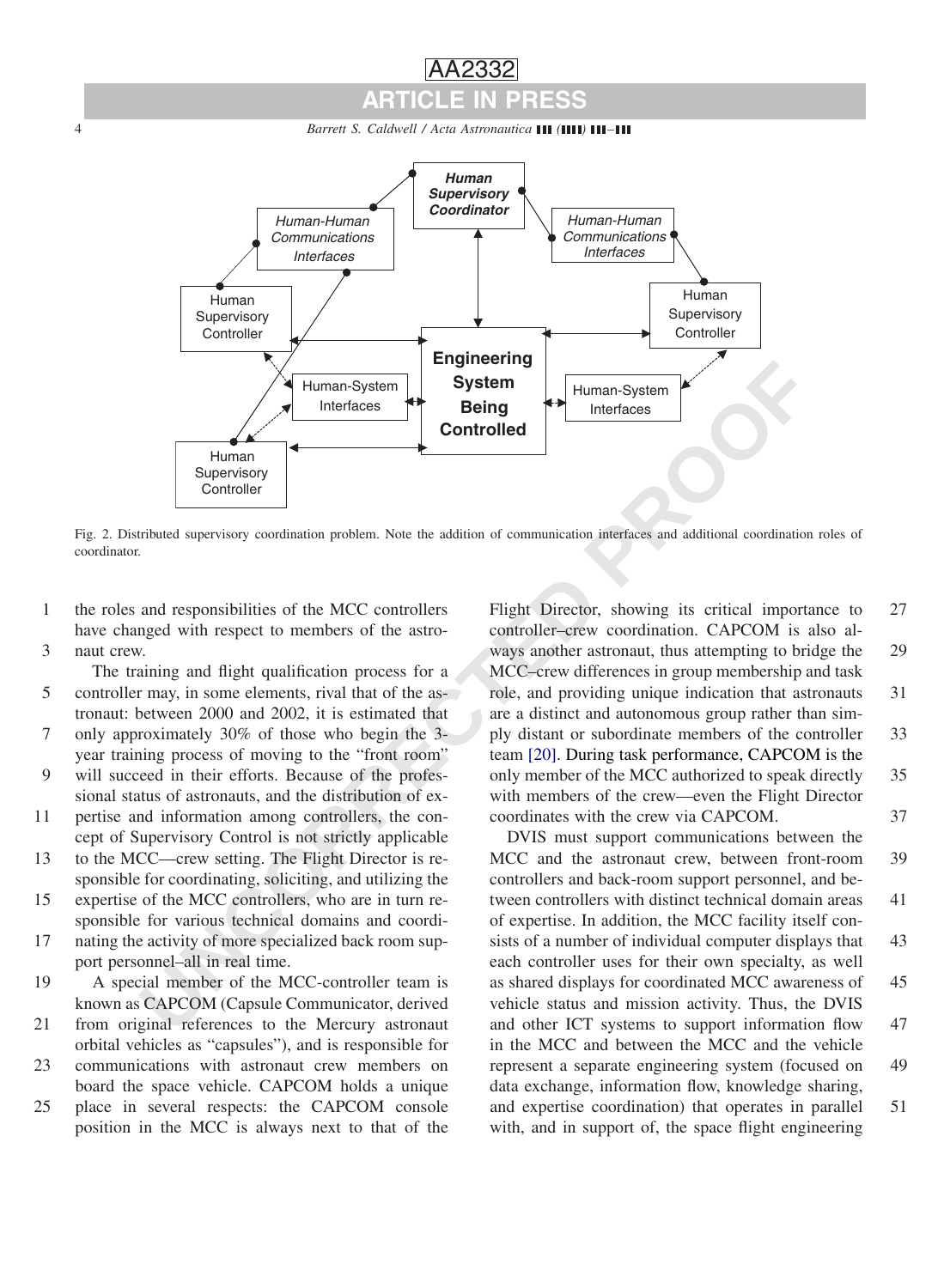#### *Barrett S. Caldwell* / *Acta Astronautica (III) (IIII) III-III*

Subject Matter Domain



Fig. 3. Dimensions of expertise in distributed supervisory coordination network.

1 system of the vehicle.

Flight controllers must use these ICT systems to de-3 velop and enhance their understanding of vehicle ac-

- tivity, and to synchronize understanding and task per-5 formance with members of the on-board crew, result-
- ing in a unique form of distributed supervisory co-7 ordination represented by combinations representing different critical dimensions of expertise (see Fig. 3).

9 Please note that the different MCC domain expertise areas (e.g., electrical, propulsion, life support) are all

- 11 represented in Fig. 3 as the "subject matter domain" dimension of expertise. The interface tools dimension
- 13 represents the emphasis on human–system interfaces seen in Fig. 1. The communications and team synchro-
- 15 nization skills required to move to a front-room position are described as "communications effectiveness" 17 expertise.
	- **4. Applications to research-based information flow**

Tremendous advances in ICT tools and bandwidth 21 capabilities have led to new opportunities for communities of researchers to collaborate to perform 23 large-scale and/or complex analyses that exceed the capabilities of any one researcher or institution. These 25 tools include multimegabit networks to support realtime video collaboration, high-speed transfers and 27 distributed computing to process gigabyte-size and

above analysis files, and integrated multisite relational 29 and semantic database architectures. (By contrast, ICT

capabilities between MCC controllers and astronaut

crews remain limited to DVIS-style voice and modem- 31 level data bandwidth levels.) The NASA life support science community is one environment where these 33 trends are evident. Research teams and engineering and science students collaborate to develop "equiva- 35 lent system mass" models to identify capabilities to support human habitation for up to 1000 days with 37 no material resupply, to facilitate an expedition mission to Mars. An advanced life support (ALS) model 39 consists of many-component systems with functional non-linearities, information uncertainties, and time- 41 varying system parameters. ALS researchers, then, have an urgent need to utilize ICT networks to collab- 43 orate with each other and gain access to shared data and distributed physical facilities [21]. This need is 45 specifically noted in a recent US government report of the President's Information Technology Advisory 47 Committee [22]. Databases to support information flow and knowledge sharing between members of the 49 ALS community (such as the Online Project Information System, OPIS: see <http://opis.arc.nasa.gov/>) 51 are in active development and constant evolution.

5

**EXECTE: EXECTE: EXECTE: EXECTE: EXECTE: EXECTE: EXECTE: EXECTE: EXECTE (C**) **COND**<br> **EXECTE TO THE SECTE IN THE SECTE IN THE SECTE INTERFERING TO THE SECTED THE SECTED AND MONET ON THE SECTED P[RO](http://opis.arc.nasa.gov/)PERTIES** The NASA Specialized Center of Research and 53 Training for Advanced Life Support (NSCORT-ALS) is a complex supervisory coordination network to 55 conduct advanced integrated development of ALS prototype technologies. The NSCORT-ALS effort re- 57 quires the coordination of over 20 investigators, with a strong interdisciplinary mix of specialties, spread 59 among three participating university campuses (Purdue, Howard University, Alabama A& M University). 61 NSCORT-ALS represents an enterprise-level research colaboratory, requiring information flow and knowl- 63 edge sharing at individual, group, and organizational units of aggregation, as well as resource coordination 65 over multiple time scales and information integration requirements. (Even coordination of activity with re- 67 spect to time has challenges. Howard and Alabama A& M are in the US Eastern and Central time zones; 69 Purdue is located in a region which does not shift its clocks, and thus switches from Eastern time in the fall 71 and winter to Central time in the spring and summer.)

The NSCORT-ALS program has included work to 73 provide research coordination support for continuing cycles of knowledge development, capture, storage, 75 and utilization. Individual researchers within a research colaboratory see this effort as facilitating their 77 own work—defining information needs from other re-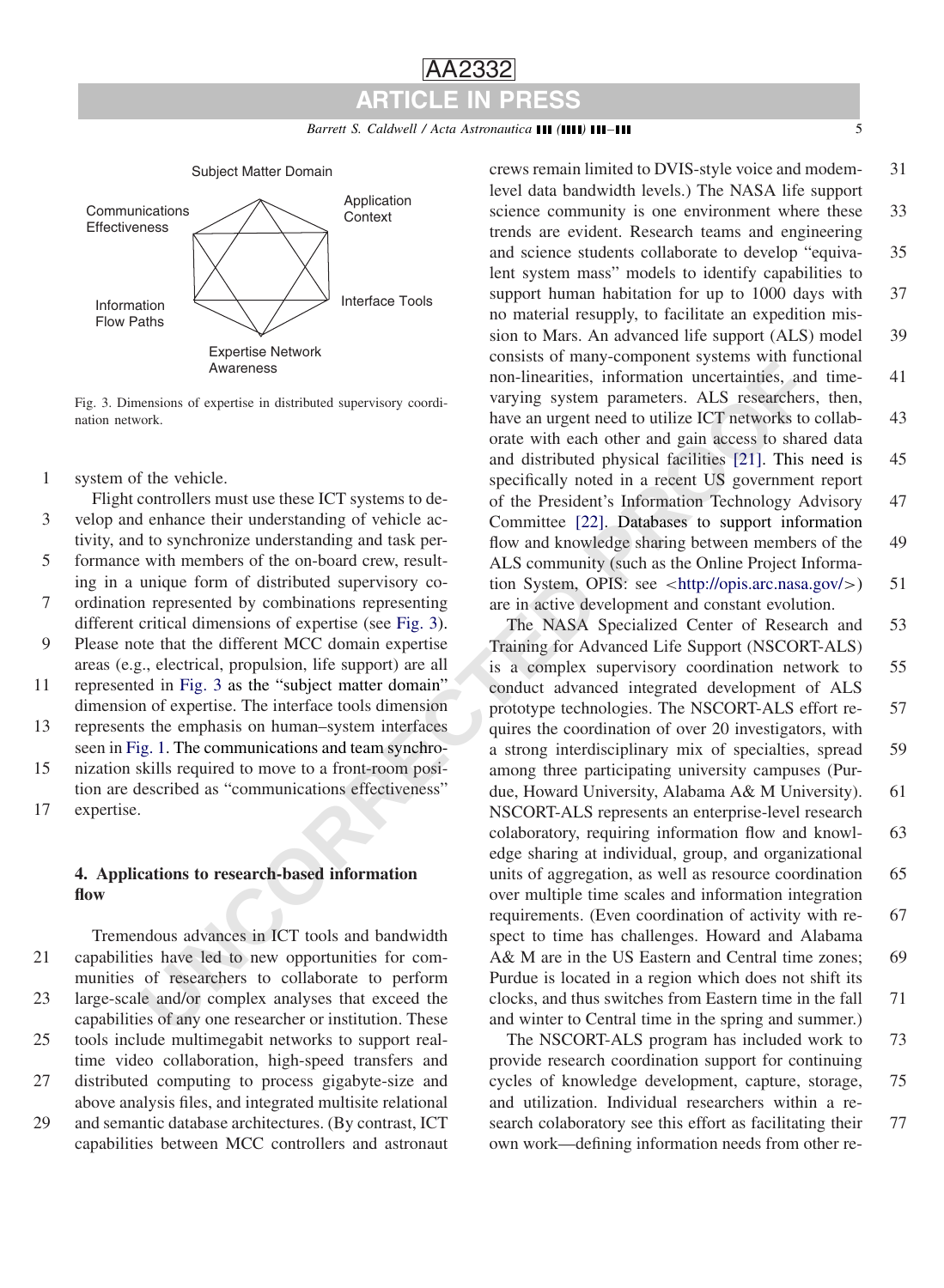*Barrett S. Caldwell / Acta Astronautica ( ) –* Ill I Ill Ill Ill

1 searchers, specifying formats for data exchange, and populating group collaboration and idea-sharing "virtual spaces" based on their own areas of expertise. In addition to the research documentation process, this shared information space provides an effective train-3 5

6

- ing ground for new generations of graduate students (D. Whitaker, personal communication, 26 February 2004). However, the development of a coordinated 7
- electronic environment to allow researchers to share these aspects of their work is a distinct technical dis-9
- cipline. Both the NSCORT shared resources and the OPIS database require dedicated IT professionals who 11
- are responsible for maintaining the information flow paths and knowledge-sharing process capabilities for 13
- the ALS research community participants. It is still an open question in the human factors, cognitive en-15
- gineering, and user interaction design fields regarding how such dynamic repository functions should be 17
- supported, what types of user interfaces are best suited for those functions, and how operational experience is transformed into reference expertise and synchronized 19 21
- knowledge structures across multiple time scales.
- Both NSCORT-ALS researchers and NASA program managers have expressed desires to define user 23
- information needs and data exchange requirements, describe information architecture structures for common data exchange capabilities, and evaluate current 25 27
- collaborative information and communication technology (ICT) implementations. These ongoing activities 29
- can be described in terms of a sociotechnical systems engineering analysis of information flow in dynamic environments. This analysis includes examina-31
- tions of cognitive engineering, group and organizational dynamics of information sharing, and usability 33
- engineering of information and communication technology (ICT) systems. Note that the emphasis of this 35
- discussion is on the information exchange requirements to support task coordination for ALS systems 37
- The information and communication techno-<br>The implementations. These ongoing activities<br>lescribed in terms of a sociotechnical sys-<br>ineering analysis of information flow in dy-<br>vironments. This analysis includes examina-<br>c integration, rather than the decision-making processes of option selection or risk assessment in technology evaluation. 39 41
- One possible source of confusion for coordinating researchers and projects of this type is the interplay of 43
- different types of models operating at distinct levels of systems analysis. It is useful to distinguish *concep-*45
- *tual models* (representations of how systems are intended to interact), *functional models* (descriptions of physical interactions of critical flow variables, trans-47



Fig. 4. Interaction of system descriptions and analysis emphases in multidisciplinary NSCORT-ALS research program.

who<br>systems will behave over time). In addition, ba<br>flow<br>the MCC model, we distinguish the NSCOR<br>s for<br>into the *ALS Engineering System Simulations*,<br>still<br>*Distributed Coordination Information Flow*<br>s e en-<br>The NSCORT-ALS formation processes, and input-output relation<br>analytical models (mathematical calculations<br>systems will behave over time). In addition, ba<br>the MCC model, we distinguish the NSCOR<br>into the ALS Engineering System Simulation formation processes, and input–output relations), and *analytical models* (mathematical calculations of how systems will behave over time). In addition, based on the MCC model, we distinguish the NSCORT-ALS into the *ALS Engineering System Simulations*, and the *Distributed Coordination Information Flow System*. The NSCORT-ALS effort is devoted to developing integrated ALS simulations, rather than creating an actual working prototype ALS. Thus, the focus of the NSCORT-ALS effort is devoted to the behavior of the Information Flow Network and Engineering System Simulation modules, as shown in Fig. 4. 49 51 53 55 57 59

Most models of information flow and coordinated action in "expert" networks emphasize coordination tasks between intelligent agents, and/or rational activity between human actors [23]. Relatively little attention has been paid to the description and modeling of information flow or behavior of knowledge sharing communities [24]. Thus, while significant (and legitimate) concern may be devoted to the effort of distributed *decision making* under task, information, and time constraints, this paper (and other author research as well as NSCORT-ALS task performance) examines the effort and demands to achieve effective distributed *resource coordination* (including knowledge exchange and information flow). 61 63 65 67 69 71 73

The NSCORT-ALS effort includes both research investigators conducting explorations of novel technology behaviors, and students engaged in design projectbased learning activity. As of February 2004, a firstorder engineering system simulation has been created, linking mass flows between human activities, plant and fish ecology, and proposed waste recycling technologies (operating in air, water, and solids flow pathways). Because the multiple research projects are at different stages of maturity, creative applications of prior knowledge from a variety of past studies are required to compensate for partial gaps in available data (J. Alleman, personal communication, 24 Febru-75 77 79 81 83 85 87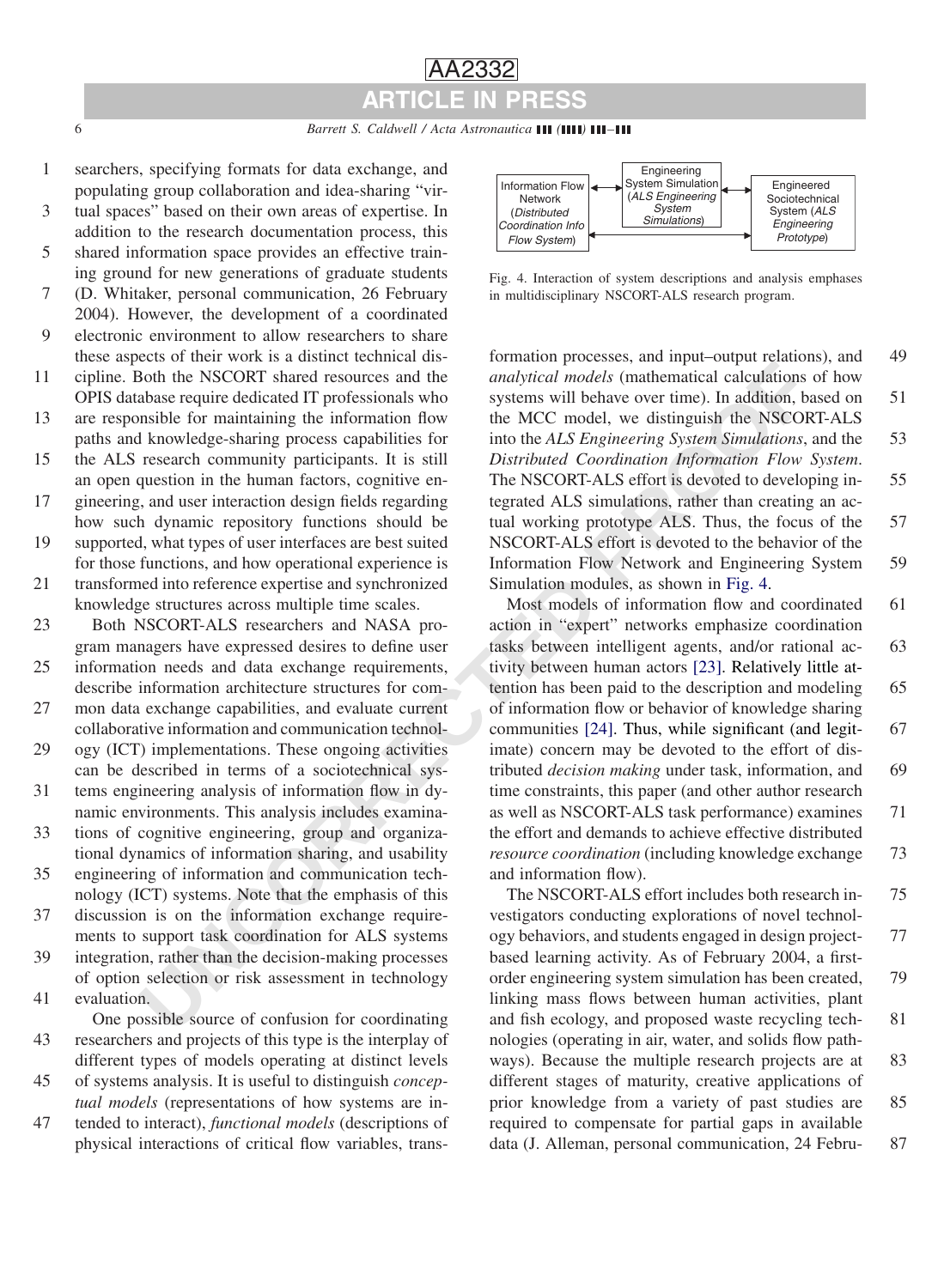### *Barrett S. Caldwell* / *Acta Astronautica (III) (IIII) III-III*

- 1 ary 2004; D. Whitaker, personal communication, 26 February 2004).
- Project teams in these contexts almost invariably consist of members with heterogeneous skill sets and disciplinary areas of focus ("distributed expertise") 3 5
- that must be integrated to achieve the highest quality project. Even colocated teams rely more heavily on 7
- ICT for sharing information, task products, and project plans. ICT use can overcome limitations of class and 9
- work schedules, particularly as project due dates arrive at term end. Distance education and multidisciplinary 11
- design course initiatives further complicate the team coordination and performance needs for engineering students and faculty. In these cases, distributed exper-13
- tise and distributed availability of resources in teambased design projects become high-fidelity analogs to 15
- the research and production tasks of practicing scientists and engineers. As a result, the ability to effectively 17
- use ICT networks to support team coordination and project task performance becomes an essential skill to 19
- be developed in the context of engineering and science education. 21

### **5. Developing simulations of expertise networks**

The author's work to describe a Distributed Su-Coordination model in an expertise sharing<br>ity is focusing on developing non-rational,<br>native (i.e. exploring the range of human<br>rather than simply rational agent-based<br>mic-based performance) simulations of in-<br>i flow. Cur pervisory Coordination model in an expertise sharing community is focusing on developing non-rational, non-normative (i.e. exploring the range of human behavior, rather than simply rational agent-based or economic-based performance) simulations of information flow. Currently, four simulation modules are envisioned, examining distinct aspects of expert 25 27 29 31

- community behavior, novice–expert transitions, and information flow processes. The modules represent 33
- the following types of information flow processes:
- *Asking*: novices bring queries to the community, which are then available to be answered by one or more experts, depending on complexity, comprehensibility, expert availability, and initial direction of the query (similar to "ask an expert" bulletin boards); 35 37 39
- *Learning*: novices become members of an expert community, and use existing experts and reference sources to develop expertise in a particular area while learning about the structure and processes of 41 43

the community (exemplified in graduate school education); 45

- *Sharing*: a mixed group of novices and experts interact using shared ICT (such as a discussion list or chat room) to exchange information, perspectives, and social affiliation, rather than simply answer specific task-oriented questions; 47 49 51
- *Solving*: members of the expert community are responsible for monitoring and troubleshooting problems and are focused on effective task performance to maintain system functioning (such as in the MCC controller environment). 53 55

ysis. The<br>
tion flow<br> **cEP is the contract of the contract of action**<br>
Su-<br>
(what a g ments and<br>
onal, very high Is and act located on entertive task performal<br>maintain system functioning (such as in the M<br>troller environment).<br>is expected that component-based module<br>of these four areas can, when combined,<br>robust simulation capabilit It is expected that component-based modules in each of these four areas can, when combined, produce robust simulation capabilities suitable for examining a very wide range of behaviors in a distributed supervisory coordination or expert community development setting. This set of capabilities to investigate information flow and task coordination processes at a variety of units of aggregation represents a significant advance in human performance modeling and analysis. The eventual capability to investigate information flow in analytical and predictive manners (what a group does, and what characteristics influence patterns of activity), rather than simply proscriptive ones (what a [group](#page-9-0) should do, based on specific requirements and assumptions of actor behavior) addresses very high priority research needs identified in previous studies of organizational and human performance research [25]. 57 59 61 63 65 67 69 71 73

> Recent project activity has emphasized initial development of an Asking module, which has been coded in AutoMod 9.1, a manufacturing-based discrete event simulation package. Already, preliminary results indicate the influence of very basic assumptions (such as whether a novice knows whom within the expert community they should direct a query, the time lag between query initiation and expert response, or whether all queries go through a central source) on the overall behavior of the network over time. In our models, system activity examines numbers of satisfied and unsatisfied query requesters, patterns of non-responsive answers (the expert's response is not understood, or not relevant, to the novice's query), and in-process network patterns over time, rather than simply reporting summary outcome results. 75 77 79 81 83 85 87 89

7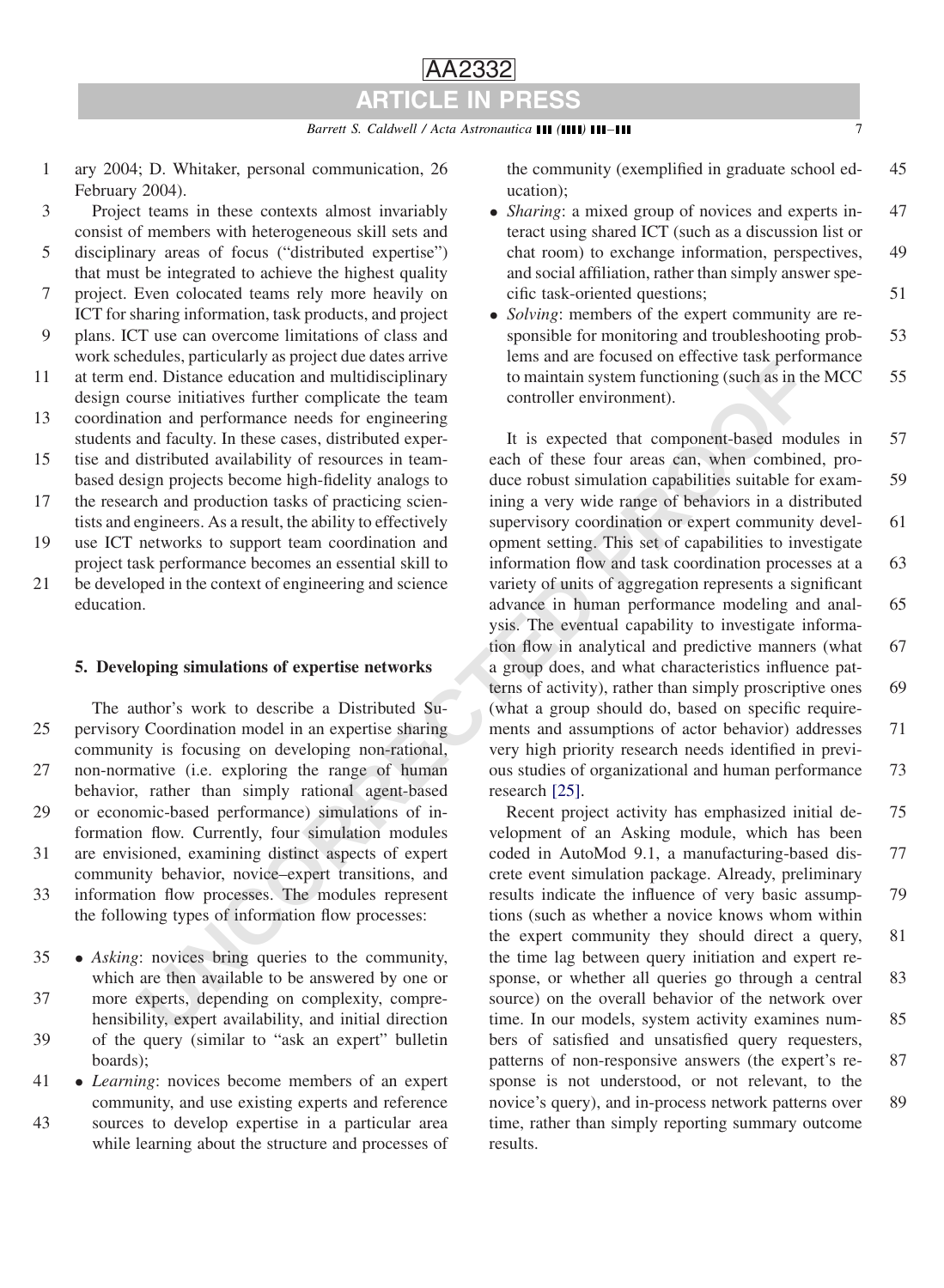#### *Barrett S. Caldwell* / *Acta Astronautica (111) (111) 111-111*

- <span id="page-8-0"></span>1 Future efforts will require examination of both continuous and discrete model behavior, as well as
- the sensitivity of process flows to different distributions of information events, expert responses, and 3
- flow constraints. It has already been seen that the development of an expert information flow network description, and initial discussions of data exchange and 5 7
- knowledge-sharing information architectures, can significantly influence the coordination and task per-9
- formance capabilities of the cooperative research endeavor. We expect that ongoing results will also 11
- indicate technology needs to support MCC system
- evolutions, and improved ICT capabilities to integrate human expertise, engineering system event analysis, 13
- and human–system interface enhancements to further improve expertise development and maintenance in 15
- the space operations environment. 17

### **Acknowledgements**

ASA<br>
1292,<br>
<sup>2000/H</sup><br>
Society.<br> **COVERENT SOCIETY**<br> **COVERENT SOCIETY**<br> **COVERENT SOCIETY**<br> **COVERENT SOCIETY**<br> **COVERENT SOCIETY**<br> **COVERENT SOCIETY**<br> **COVERENT SOCIETY**<br> **COVERENT SOCIETY**<br> **COVERENT SOCIETY**<br> **COVERENT** Funding for this work has been provided by NASA support to the author via NAG 2-1008, NAG 2-1292, Summer Faculty Fellowship, and the Indiana Space Grant Consortium. Simulation and other NSCORT-ALS research activities have been supported by the e-Enterprise Center of the Purdue Discovery Park. Sandra Garrett, Sudip Ghosh, and Enlie War  $\leq$  have contributed to developing ideas and figures  $\mu$ .  $\leq$  .nte<sup>-1</sup> in this paper. contributed to developing ideas and figures  $\mu$  of  $\mu$  of  $e^{-t}$ in this paper.

#### **References**

21

- [1] P.M. Fitts, M.I. Posner, Human performance, in: E.L. Walker (Ed.), Basic Concepts in Psychology, Brooks/Cole, Belmont, CA, 1967. **Example 10** developing ideas and rigures p.<br>
Per.<br>
Titts, M.I. Posner, Human performance, in: E.L. V<br>
Basic Concepts in Psychology, Brooks/Cole, Be<br>
967.<br>
Hoffman, Fitts' Law with transmission<br>
omic<sup>3</sup> 35 (1) (1992) 37–48
- [2] E.R. Hoffman, Fitts' Law with transmission delay, Ergonomic 35 (1) (1992) 37–48. 23
- [3] T.B. Sheridan, Supervisory Control, in: G. Salvendy (Ed.), Handboo of Human Factors, Wiley, New York, 1987, pp. 1243 –1268. 25 27
- [4] T.B. Sheridan, Telerobotics, Automation, and Human Supervisory Control, MIT Press, Cambridge, MA, 1992. 29
- [5] M.S. Sanders, E.J. McCormick, Human Factors in Engineering and Design, seventh ed., McGraw Hill, New York, 1993. 31
- [6] C.D. Wickens, Engineering Psychology and Human Performance, second ed., Harper Collins, New York, 1992. 33
- [7] T. Berger, Coordination of distributed information and decisions, in: Coordination Theory and Collaboration Technology (CTCT) Workshop, National Science Foundation, Washington, DC, 1992. 35 37
- [8] E.A. Billard, J.C. Pasquale, Adaptive coordination in distributed systems with delayed communication, IEEE Transactions on Systems, Man, and Cybernetics 25 (4) (1995) 546–554. 39 41
- [9] J. Pasquale, Decentralized control in large distributed systems: Coordination theory and collaboration technology at UCSD, in: Coordination Theory and Collaboration Technology (CTCT) Workshop, National Science Foundation, Washington, DC, 1992. 43 45
- [10] B.S. Caldwell, N.C. Everhart, Information flow and development of coordination in distributed supervisory control teams, International Journal of Human–Computer Interaction 10 (1) (1998) 51–70. 47 49
- [11] B.S. Caldwell, Components of information flow to support coordinated task performance, International Journal of Cognitive Ergonomics 1 (1) (1997) 25–41. 51 53
- Technology (CTCT) Workshop, National Science Found<br>Washington, DC, 1992.<br>[10] B.S. Caldwell, N.C. Everhart, Information flow<br>development of coordination in distributed supervisory c<br>teams, International Journal of Human-Co [12] B.S. Caldwell, Information and communication technology needs for distributed communication and coordination during expedition-class spaceflight, Aviation, Space, and Environmental Medicine 71 (Suppl. 9) (2000) A6–A10. 55 57
- [13] E.B. Entin, E.E. Entin, Assessing team situation awareness in simulated military missions, in: Proceedings of the IEA 2000/HFES 2000 Congress, Human Factors and Ergonomics Society, San Diego, CA, 2000. 59 61
- [14] K.N. Hooper, B.G. Coury, M. Terranova, Team performance in dynamic systems, in: Proceedings of the Human Factors Society 35th Annual Meeting, Human Factors Society, Santa Monica, CA, 1991. 63 65
- [15] S.L. Miller, et al., Team decision-making strategies: implications for designing the interface in complex tasks, in: Proceedings of the IEA 2000/HFES 2000 Congress, Human Factors and Ergonomics Society, San Diego, CA, 2000. 67 69
- [16] J.M. Orasanu, E. Salas, Team decision making in complex environments, in: G. Klein et al. (Eds.), Decision Making in Action: Models and Methods, Ablex, Norwood, NJ, 1993, pp. 327–345. 71 73
- [17] W.B. Rouse, J.A. Cannon-Bowers, E. Salas, The role of mental models in team performance in complex systems, IEEE Transactions on Systems, Man, and Cybernetics 22 (1992) 1296–1308. 75 77
- [18] L.D. Segal, in: P. Hancock, et al. (Eds.), Designing Team Workstations: The Choreography of Teamwork Local Applications of the Ecological Approach to Human-Machine Systems, Lawrence Erlbaum Associates, Hillsdale, NJ, 1995, pp. 255–284. 79 81
- [19] M. Terranova, et al., Individual and Team Communication in a Dynamic Task, in: Proceedings of the Human Factors Society 35th Annual Meeting, Human Factors Society, Santa Monica, CA, 1991. 83 85
- [20] G. Kranz, Failure is Not an Option, Simon & Shuster, New York, 2000. 87
- [21] B.H. Boar, Strategic Thinking for Information Technology, Wiley, New York, 1997. 89